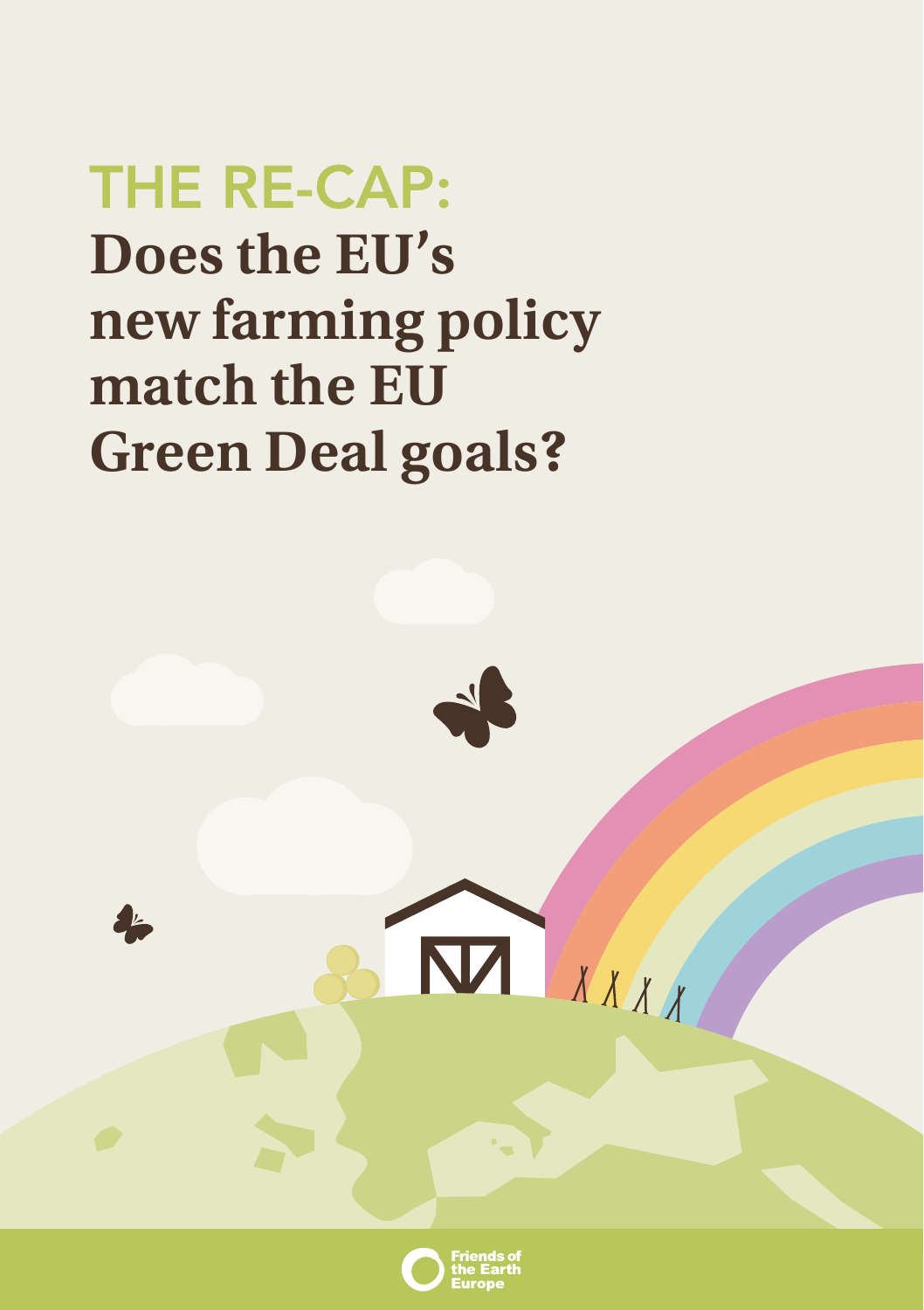## <span id="page-1-0"></span>**Agriculture in the EU: where we could be vs. where we are**

#### Farming in Europe stands at a crossroads.

All the building blocks for a resilient, sustainable and fair food production system are there. Thousands of small-scale sustainable producers have formed the backbone of food production in Europe for centuries, using environmentally-friendly farming practices like agroecology and organic farming to produce healthy food in a way that nourishes both people and the planet.

#### **What is agroecology?**

Agroecology is a system of food production based on ecological, social and political principles that value healthy and diverse agroecosystems and social networks, minimising of external inputs, secure livelihoods for producers, and nutritious food for consumers.[1](#page-5-0)

To transition to this fair and green food production model, Friends of the Earth Europe, as part of the Nyéléni Europe network, have long-called for several **fundamental changes to the way the EU produces and distributes food**<sup>[2](#page-5-0)</sup>. We call for a farming system that looks like:



A food system rooted in economic and political support for smallholder sustainable farmers.



Promotion of food sovereignty and agroecological practices that benefit biodiversity, soil health and the climate.



Protection of labour rights, decent working conditions and fair income. supply chains.



Supports new entrants into the sector and strengthens local markets and shortened

### **What is food sovereignty?**

Food sovereignty is the right of peoples to healthy and culturally appropriate food produced through ecologically sound and sustainable methods, and their right to define their own food and agriculture systems.<sup>[3](#page-5-0)</sup>

Securing this future for food production requires an overhaul in the existing agriculture sector. For decades, the globalisation and industrialisation of food production has put profit and maximising yields before anything else, with catastrophic impacts. This business model has driven skyrocketing global carbon emissions, biodiversity loss, pollution of soil and air, human rights violations and job insecurity, and small farmers pressured out of the market by unfair competition<sup>[4](#page-5-0)</sup>.

## **Enter the EU Green Deal**

头头头人

In 2019, the EU proposed one of the most important sets of proposals of our lifetime: the **EU Green Deal**<sup>[5](#page-5-0)</sup>. The European Commission announced its plan to spend €1.8 trillion on reforming its climate, transport, energy and taxation policies to set the EU on the path to become the first carbon-neutral continent.

As part of this package of proposals, the European Commission introduced the Farm to Fork **Strategy**<sup>[6](#page-5-0)</sup>. This is the set of policy objectives devoted to reforming Europe's food system to meet the EU Green Deal targets. The overarching EU Green Deal target is to achieve a 55% reduction in greenhouse gas emissions by 2030, and reach net zero by 2050.

 $\overline{\mathbf{M}}$ 

WE NEED A GREEN NEW DEAL

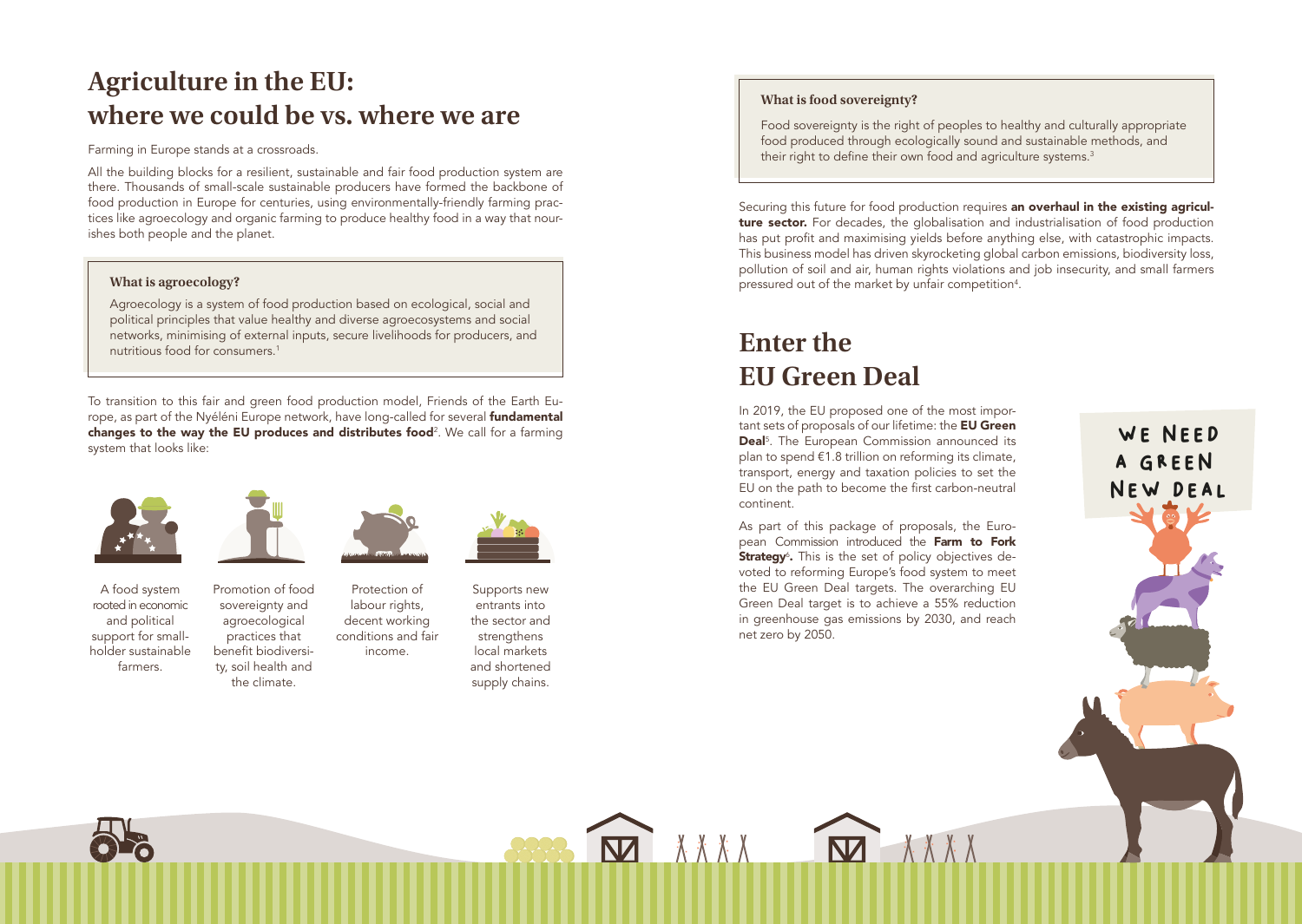<span id="page-2-0"></span>

The related EU Biodiversity Strategy also includes a related goal of a minimum 10% area under high diversity landscape features.

## **What does the CAP have to do with the Farm to Fork Strategy?**

The Common Agricultural Policy (CAP) is the EU legislation which determines the funding and priorities of the food production sector. The CAP, which was last updated in 2021, uses up a third of the EU's budget and will distribute nearly €270 billion to over  $6$  million farmers $7$  from 2023-2027.

The CAP is a powerful piece of legislation that can make or break the goals of the Farm to Fork Strategy. Historically, the CAP has channelled billions of euros into propping up factory farms, exploitation and climate devastation<sup>[8](#page-5-0)</sup>.

With its reformed CAP, the EU promised a "greener and fairer CAP" that prioritises the three tenets of sustainability (environmental, economic and social)<sup>9</sup>.

But how far does it really achieve the EU Green Deal targets? Let's dive into the details.

## **What are CAP funds used for?**

There is a system to determine who gets CAP funds, and how much they get. The money also comes with certain conditions attached. The need-to-know:

- CAP funding is split into two pillars. Pillar 1 is the biggest, with up to  $\epsilon$ 207.5 billion in funds being allocated for income support for farmers. The remaining €62.5 billion goes to promoting rural development<sup>10</sup>.
- Member states must spend at least 25% of their income support to '*eco-schemes*,' which are voluntary schemes to foster practises that should be good for the environment, the climate or animal welfare.
- Member states must devote at least 10% of the **income support** to smaller farms.
- At least 3% of the spending must go to supporting young farmers.

#### **What is an eco-scheme?**

A new voluntary instrument for farmers who want to implement climate and environmentally-friendly practises (organic farming, agroecology, integrated pest management) as well as animal welfare measures<sup>[11](#page-5-0)</sup>. The criteria for eco-schemes established in the CAP are however very broad and could include measures with no or limited environmental benefits $12$ .



Most CAP subsidies are in the form of direct payments. This means that farms benefiting from the CAP will receive money whether they make use of eco-schemes or not.

It's now up to member states to create their own National Strategic Plans to determine how to use the funds in line with CAP spending criteria. Member states had to submit these plans by January 2022, and these will then be reviewed and agreed upon by the European Commission throughout the year, with the new CAP rules coming into force from 2023.

## **CAP and the Farm to Fork Strategy: the devil in the details**

The CAP is supposed to be an instrument to achieve the EU Green Deal objectives, but there are actually no binding requirements for the CAP to do this. In fact, the initial proposals for the new CAP legislation were made in 2018, before the Green Deal and the Farm to Fork Strategy were even launched, meaning inconsistencies were inevitable from the start.

In 2020, ClientEarth lawyers warned the European Commission that the CAP proposals didn't align with the EU Green Deal and would undermine the targets if rushed throug[h13](#page-5-0). Scientists, NGOs and smallholder farmers stage countless protests during the reform process. The EU carried on anyway.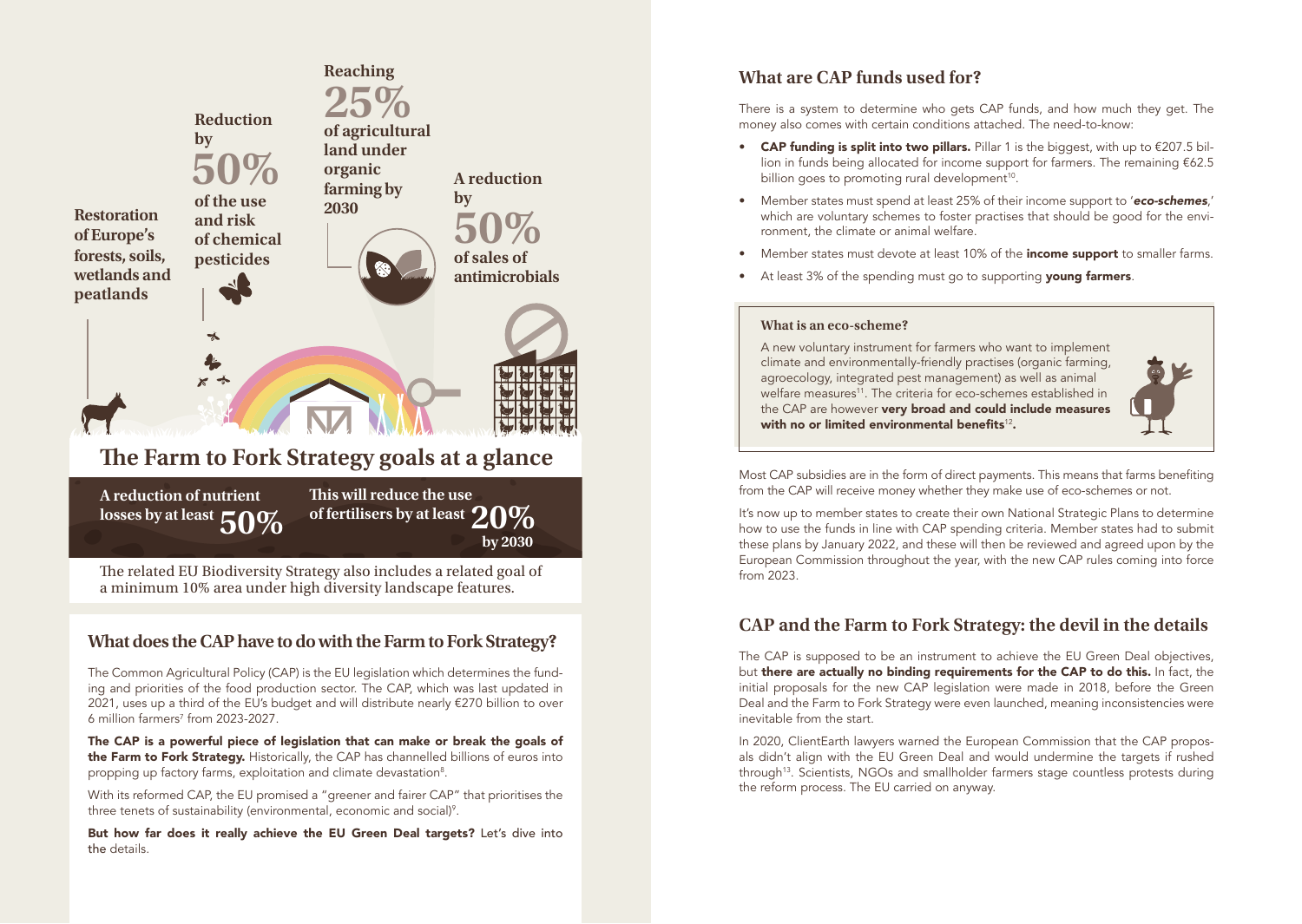## <span id="page-3-0"></span>**CAP and the EU Green Deal: Spot the difference**

### EU Green Deal target:

## **At least a 55% reduction in greenhouse gases by 2030**

### CAP:

Over the last 6 years, the EU has funnelled around €100 billion into climate action measures in the CAP, but a review by the European Court of Auditors found that these measures have had little to no impact on reducing emissions<sup>14</sup>.

Achieving the EU emission reduction target means, among other things, restoring natural lands that serve as rich carbon sinks like peatlands and grasslands. Peatlands sequester a huge amount of carbon which is crucial for reaching the EU's net zero target, but when the land is not properly maintained, this carbon is released back into the air.

The new CAP includes some conditionality requirements for farmers to protect these areas by introducing a condition to maintain permanent grasslands and preserve carbon-rich soils, and extends eco-scheme eligibility to farmers practising agroforestry and techniques shown to sequester carbon in the soil.

However, these conditionality requirements are very weak and there are few incentives for farmers to take up these practises. On top of that, no member state so far has intro-duced any measures to sufficiently protect peatlands<sup>[15](#page-5-0)</sup>.

There are also no real ambitions in the new CAP to fundamentally tackle the most emitting sectors of our food systems. For instance, there are no concrete measure to reduce industrial livestock production, one of the biggest contributor to greenhouse gases emissions<sup>[16](#page-5-0)</sup>, nor to address the supply chains linked to it.

#### EU Green Deal target:

## **A minimum 10% of farmland area under high diversity landscape features**

#### CAP:

The CAP specifies that a minimum 4% of land must be for 'non-productive' features, and this percentage can be topped by eco-schemes. But this requirement is **riddled** with loopholes: a third of farmland has been exempted, and it even allows for the inclusion of crop-growing (i.e. productive!) features<sup>17</sup>.

Again, member states are also lacking. No country has yet indicated any effective measures to address the climate and biodiversity targets of the Farm to Fork Strategy or EU Green Deal.

## EU Green Deal target: **Reduction in pesticides by 50% & fertilisers by 20%**

### CAP:

There are some requirements for the 'sustainable use of pesticides' attached to CAP funds<sup>18</sup>, and eco-schemes cover fertiliser reduction. But once again, there is little active incentive to take up these practises, and penalties for lack of compliance with the conditions are low.

### EU Green Deal target:

## **25% of Europe's farmland under organic farming**

### CAP:

The new CAP does include some provisions to increase eco-friendly farming practises. This is mainly in the form of eco-scheme support or second pillar funding available for organic farming and the introduction of crop rotation requirements, a practice which improves soil health.

However, once again, the CAP falls short. The lack of targeted support to incentivise organic farming means conventional farmers have little motive or help to transition of their own accord.

On top of that, the majority of member state national Strategic Plans allocate insufficient funding to achieve the organic farming target, while some countries have not submitted a plan for organic farming at all<sup>[19](#page-5-0)</sup>.

## EU Green Deal target:

## **50% reduction in antimicrobials for livestock**

#### CAP:

The new CAP, and the Farm to Fork Strategy, both ignore the elephant in the room: the most effective way to reduce the use of antimicrobials and cut agriculture emissions, is to stop funding industrialised agriculture, where these antimicrobials are most in demand.

The CAP in fact achieves the opposite. There are no eco-schemes or targets to reduce industrial livestock farming. Instead payments are linked to the size of the farm, meaning giant polluting factory farms will continue to pocket the EU's so-called green budget.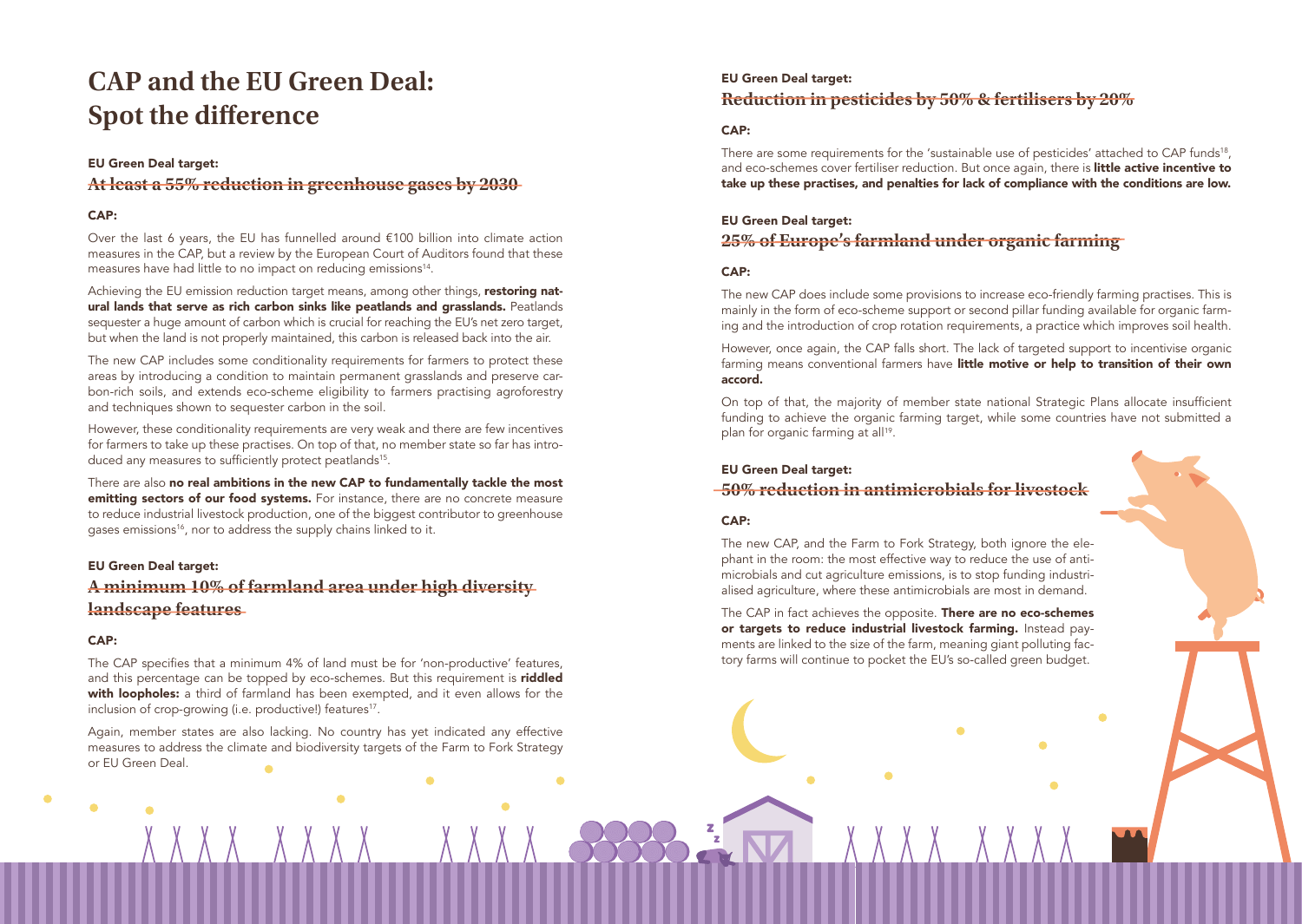## **So what's the verdict?**

?

?

For a so-called green law, the CAP undermines the goals of the EU Green Deal and the Farm to Fork Strategy. Funds to promote sustainable farming, reduce toxic pesticides and restore biodiversity and landscapes are reduced to optional add-ons, rather than sufficient mandatory conditions and funds. Conditions for eco-schemes are broad, penalties are low and measures to hold member states accountable are weak.

The CAP does not align with the EU Green Deal targets, targets which, in themselves, fall short of what is needed for a green and just transition. The gaps in the CAP are a laundry list of what effective legislation should have: binding measures for policy coherence across sectors, payments targeted at achieving climate and biodiversity goals and supporting smallholder farmers, and payment distributed away from factory farmers to small farmers.

?

**A**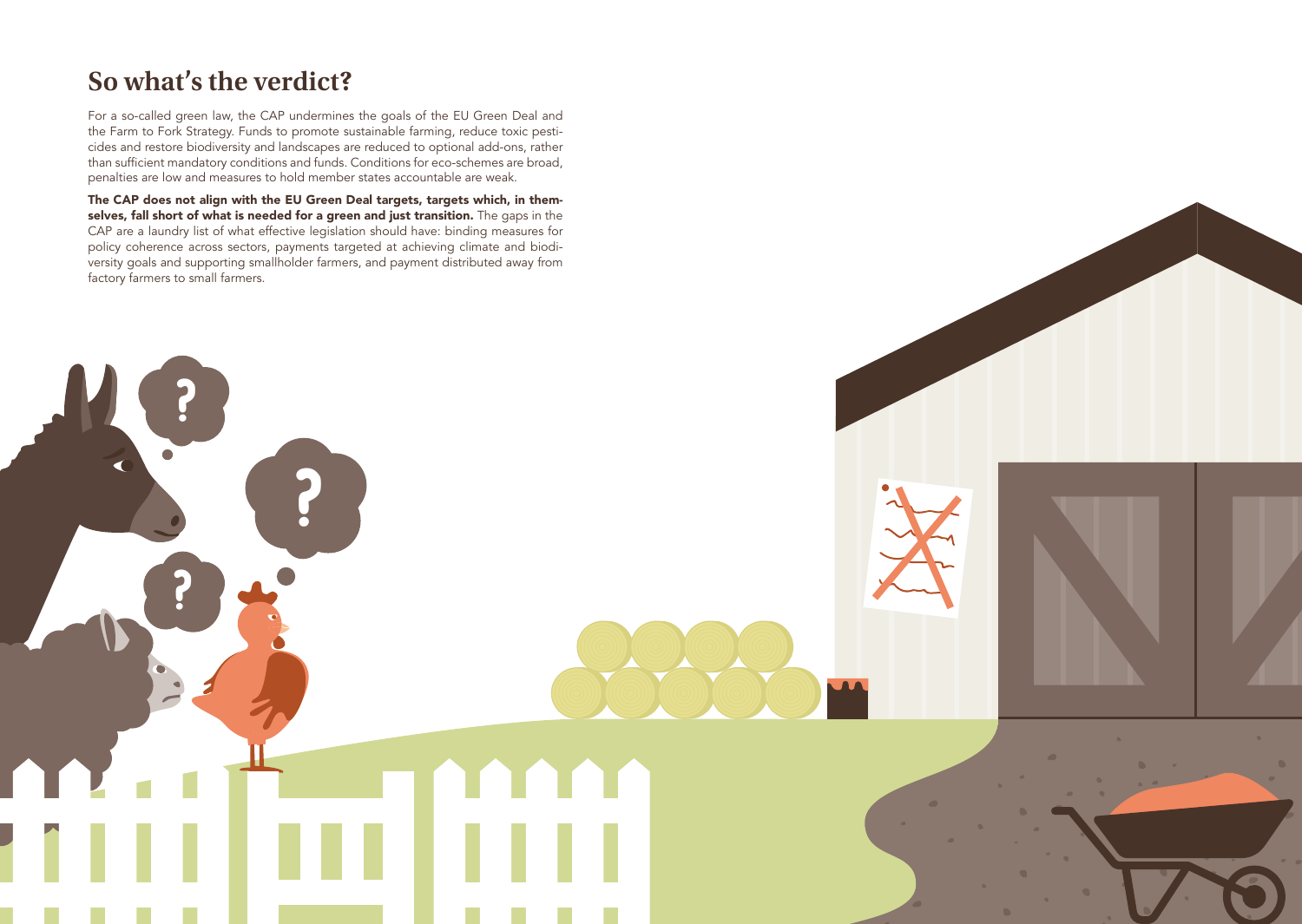## <span id="page-5-0"></span>**What happens now?**

The new CAP proposals met countless protests from scientists, NGOs and smallholder farmers alike. They went through anyway.

Member states now have the responsibility to create National Strategic Plans that go further than the weak CAP commitments, and use the funds available to subsidise measures that meet the EU Green Deal targets.

The European Commission should push for ambitious plans and hold member states accountable through effective monitoring systems and penalties to ensure coherence with the EU Green Deal, Farm to Fork Strategy, and a liveable future.



#### **Endnotes**

[1](#page-1-0) Adapted from http://www.foodsovereignty.org/wp-content/uploads/2015/02/Download-declaration-Agroecology-Nyeleni-2015.pdf

[2](#page-1-0) https://www.eurovia.org/wp-content/uploads/2019/03/Nyeleni-Europe-More-farmers-betterfood.pdf

[3](#page-1-0) Nyeleni (2007). Declaration of Nyeleni.https://nyeleni.org/IMG/pdf/DeclNyeleni-en.pdf

[4](#page-1-0) Around 85% of EU farms lost between 2005 and 2016 were small farms under 5 hectares. https://ec.europa.eu/eurostat/statistics-explained/index.php?title=Farms\_and\_farmland\_in\_the\_ European\_Union\_-\_statistics

[5](#page-1-0) https://ec.europa.eu/info/strategy/priorities-2019-2024/european-green-deal\_en

[6](#page-1-0) https://ec.europa.eu/commission/presscorner/api/files/attachment/865559/factsheet-farmfork\_en.pdf.pdf

[7](#page-2-0) https://ec.europa.eu/info/sites/default/files/food-farming-fisheries/key\_policies/documents/ factsheet-cap-reform-to-fit-european-green-deal\_en.pdf

[8](#page-2-0) https://www.boell.de/sites/default/files/agricultureatlas2019 web 190508. pdf?dimension1=ds\_agraratlas\_2019

[9](#page-2-0) https://ec.europa.eu/info/sites/default/files/food-farming-fisheries/key\_policies/documents/ factsheet-newcap-environment-fairness\_en.pdf

[10](#page-2-0) https://ec.europa.eu/info/food-farming-fisheries/key-policies/common-agricultural-policy/ financing-cap/cap-funds\_en

[11](#page-2-0) https://friendsoftheearth.eu/news/new-common-agricultural-policy-cap-bringing-the-dialogue/

[12](#page-2-0) https://www.birdlife.org/wp-content/uploads/2021/11/CAP-report-eco-schemes-assessment-Nov2021.pdf

[13](#page-2-0) https://corporateeurope.org/en/2020/10/cap-vs-farm-fork

[14](#page-3-0) https://www.eca.europa.eu/en/Pages/DocItem.aspx?did=58913

[15](#page-3-0) https://www.birdlife.org/news/2021/11/17/cap-national-strategic-plans-assessment-nov2021/

[16](#page-3-0) https://friendsoftheearth.eu/publication/meatatlas-2021/

[17](#page-3-0) https://ec.europa.eu/info/sites/default/files/food-farming-fisheries/key\_policies/documents/ factsheet-cap-reform-to-fit-european-green-deal\_en.pdf

[18](#page-3-0) Inclusion of elements of the Sustainable Use of Pesticides Directive, https://eur-lex.europa.eu/ legal-content/EN/TXT/?uri=CELEX:32009L0128

[19](#page-3-0) https://www.organicseurope.bio/content/uploads/2021/11/IFOAMEU\_policy\_CAP\_ externalbriefing\_17112021.pdf?dd